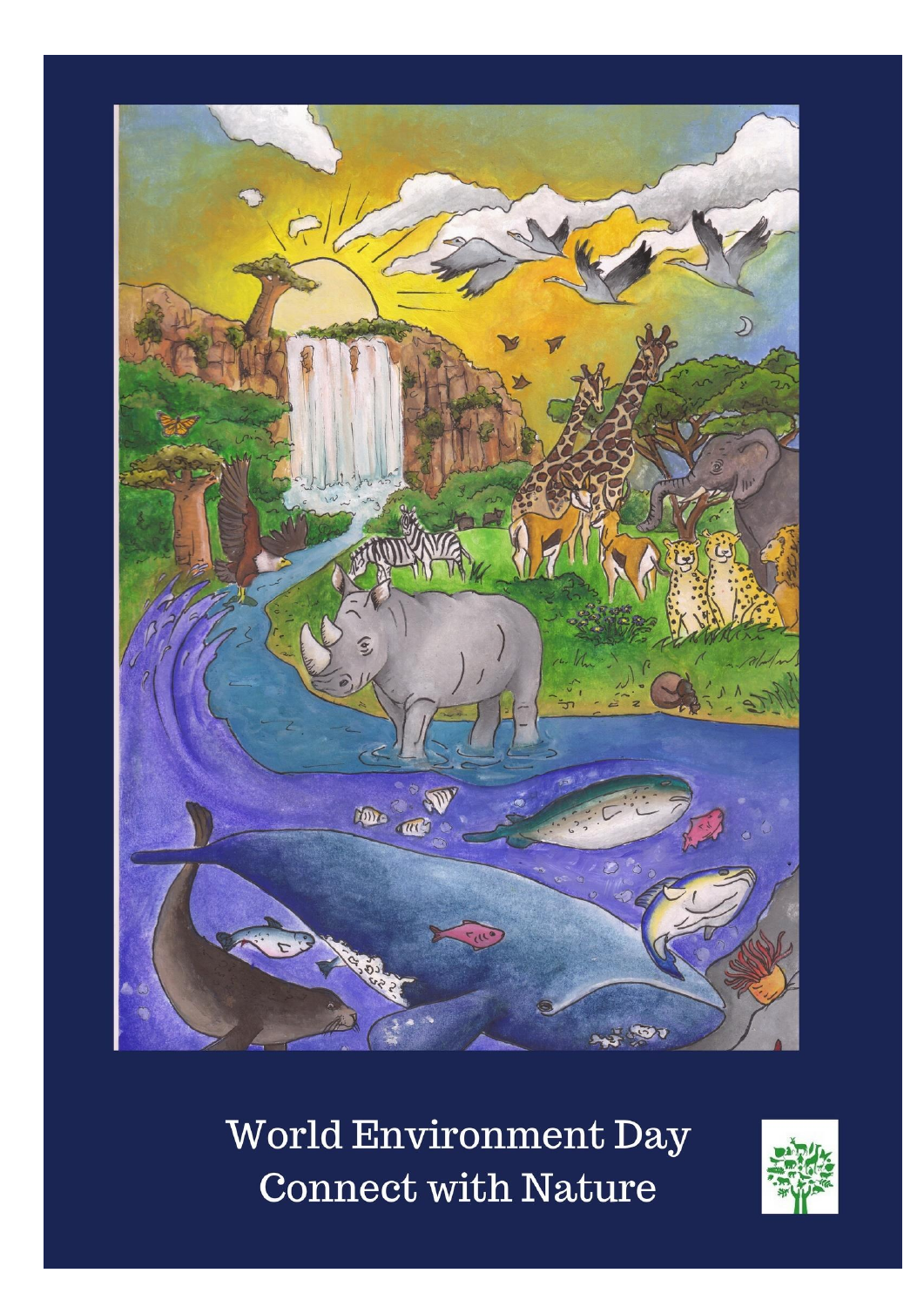# **World Environment Day Theme: Connecting people to nature**

| <b>First reading</b>  | Job 28:1-11    |
|-----------------------|----------------|
| Psalm                 | l Psalm 148    |
| <b>Second reading</b> | $1$ Tim 4:1-5  |
| Gospel                | l Matt 6:25-33 |

## **Collect**

God of all creation

Your eternal power is known through the whole flow of existence and in its intricacies and beauty your voice speaks to us of your wisdom and purpose.

Rooted in your love and grace may we with all creation speak your glory from everlasting to everlasting,

through Jesus Christ our Lord. Amen

# **Gathering**

Creative ideas:

Plants and trees can be brought into the worshipping space instead of flowers. The links between the ecological significance of trees and the rich imagery of trees in the Bible (Gen 2, Psalm 1, the cross) can be explored in preaching. Invite the Sunday School or youth to create banners which reflection the web of life.

# **Call to worship**

How wonderful, O Lord, are the works of your hands!

The heavens declare your glory; the arch of sky displays your handiwork. In your love you have given us the power to behold the beauty of your world robed in all its splendour.

The sun and the stars, the valleys and hills, the rivers and lakes all disclose your presence.

The roaring breakers of the seas tell of your awesome might;

The beasts of the field and the birds of the air speak of your wondrous will.

In your goodness you have made us able to hear the music of the world.

You are in our midst. A divine voice sings through all creation

# **Penitence**

Leader Creator and Saviour,

we have exploited earth for our selfish ends, turned our backs on the cycles of life and forgotten we are your stewards. Now soils become barren, air and water become unclean, species disappear, and humans are diminished. In penitence we come to you.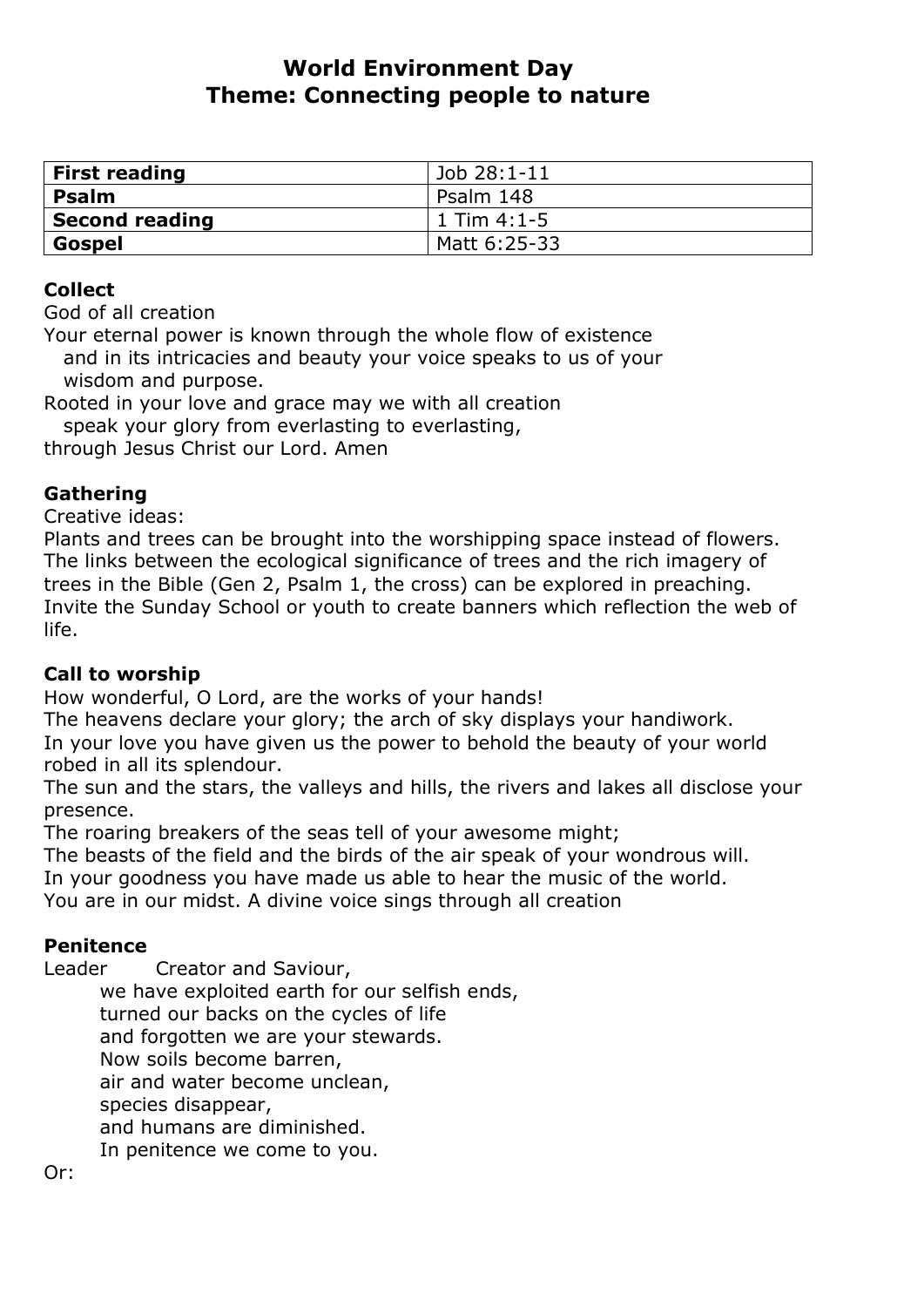Leader Lord, have mercy. All Christ, have mercy. Leader Lord, have mercy.

Leader O God, your fertile earth is slowly being stripped of its riches, All open our eyes to see.

Leader O God, your living waters are slowly being choked with chemicals, All open our eyes to see.

Leader O God, your clear air is slowly being filled with pollutants, All open our eyes to see.

Leader O God, your creatures are slowly dying and your people are suffering,

All open our eyes to see.

Leader God our maker, so move us by the wonder of creation,

All that we may repent and care more deeply.

Leader So move us to grieve the loss of life,

All that we learn to cherish and protect your world.

# **God's word**

Job 28:1-11 The amazing diversity of Creation with the many resources that God has asked us to care for. But we have exploited and abused them. Psalm 148 The Great Choir praising God is made up of the whole of Creation , not only humans praise God but the great web of Creation praises its maker 1 Tim 4:1-5 All creatures are sanctified by God, nothing is unclean. Matt 6:25-33 God looks after the whole of Creation. We become stressed and concerned with consumer items but there are riches and beauty of creation that we ignore.

# **Affirmation of faith**

We believe in God, who creates all things, who embraces all things, who celebrates all things, who is present in every part of the fabric of creation. We believe in God as the source of all life, who baptizes this planet with living water.

We believe in Jesus Christ, the suffering one, the poor one, the malnourished one, the climate refugee, who loves and cares for this world and who suffers with it.

And we believe in Jesus Christ, the seed of life, who came to reconcile and renew this world and everything in it.We believe in the Holy Spirit, the breath of God, who moves with God and who moves among and with us today. We believe in everlasting life in God.

And we believe in the hope that one day God will put an end to death and all destructive forces.

# **Prayers of the People**

Father, we praise you with all your creatures.

They came forth from your all-powerful hand;

they are yours, filled with your presence and your tender love.

Praise be to you!

Teach us to contemplate you

in the beauty of the universe,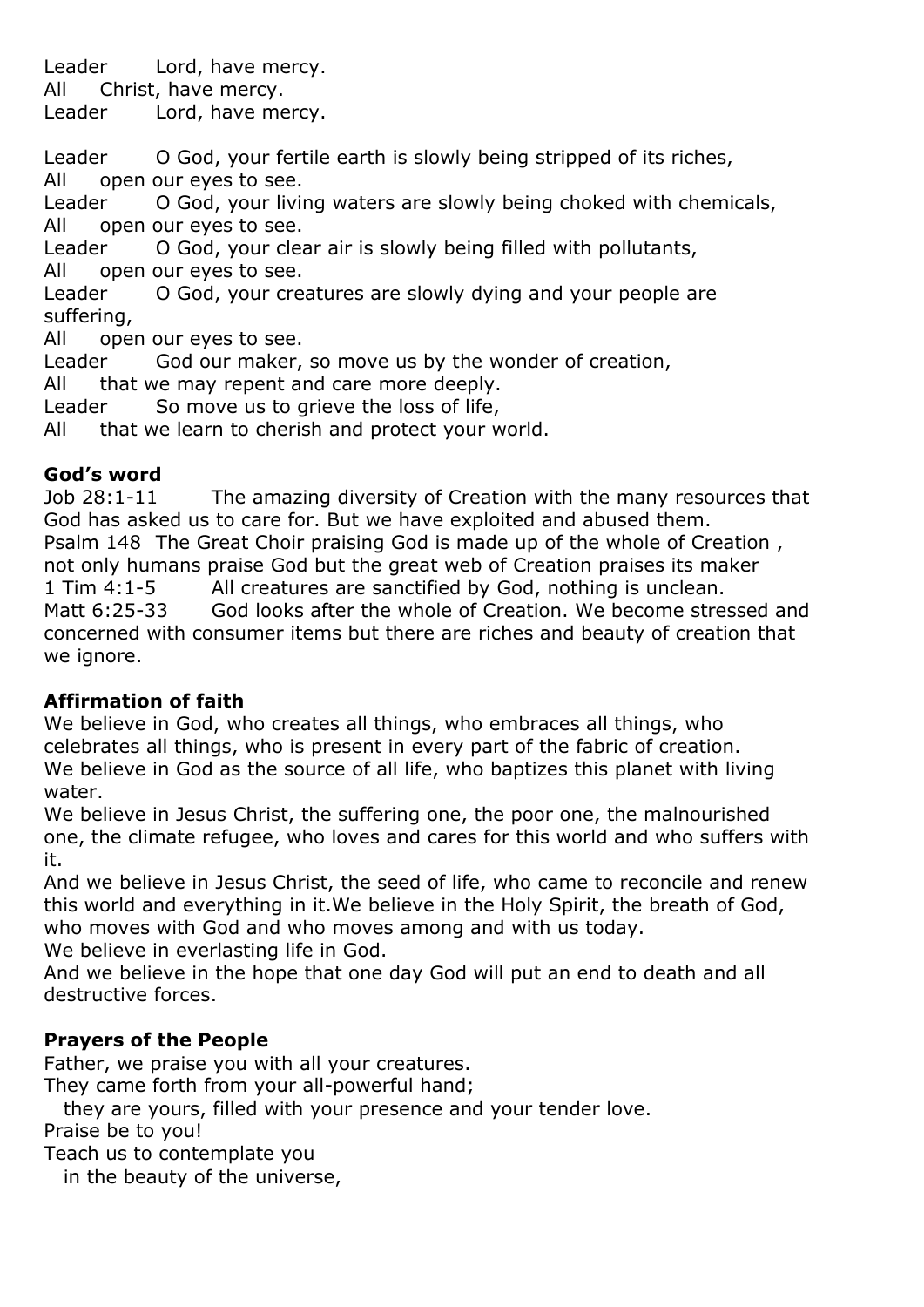for all things speak of you.

Awaken our praise and thankfulness for every being that you have made.

Give us the grace to feel profoundly joined to everything that is.

God of love, show us our place in this world as channels of your love for all the creatures of this earth,

for not one of them is forgotten in your sight.

Enlighten those who possess power and money that they may avoid the sin of indifference, that they may love the common good, advance the weak, and care for this world in which we live. The poor and the earth are crying out.

O Lord, seize us with your power and light, help us to protect all life, to prepare for a better future, for the coming of your Kingdom of justice, peace, love and beauty Praise be to You.

(Pope Francis, Encyclical)

Creative responses

Video: This is a beautiful video clip of John Rutter's anthem "look at the world" https://www.youtube.com/watch?v=Rb0g-npfVcI

#### **Peace sentence**

Deep peace of the quiet earth to you Deep peace of the still air to you Deep peace of the forgiving heart to you Deep peace of the Son of Peace (Traditional Celtic prayer)

#### **Communion**

The taking of the bread

Blessed are you Lord God of all Creation. Through your goodness we have this bread which earth has given and which we have received from the silent soil. It is the bread of the earth, this silent earth bathed in morning light, this beautiful planet in the teeming galaxies of space: warm and well-lit for us, generous, faithful and surprising, bringing forth life in all its forms.

#### The taking of the wine

Blessed are you, Lord God of all Creation. Through your goodness we have this wine to offer, fruit of the vine and work of human hands. In our earth of many blessing the vine was planted, its roots reaching down to that richness from which all nourishment, strength and health are drawn.

Creative ideas: as people come to receive communion, play birdsong instead of a hymn.

Birds https://www.youtube.com/watch?v=oTcxaqiIg4U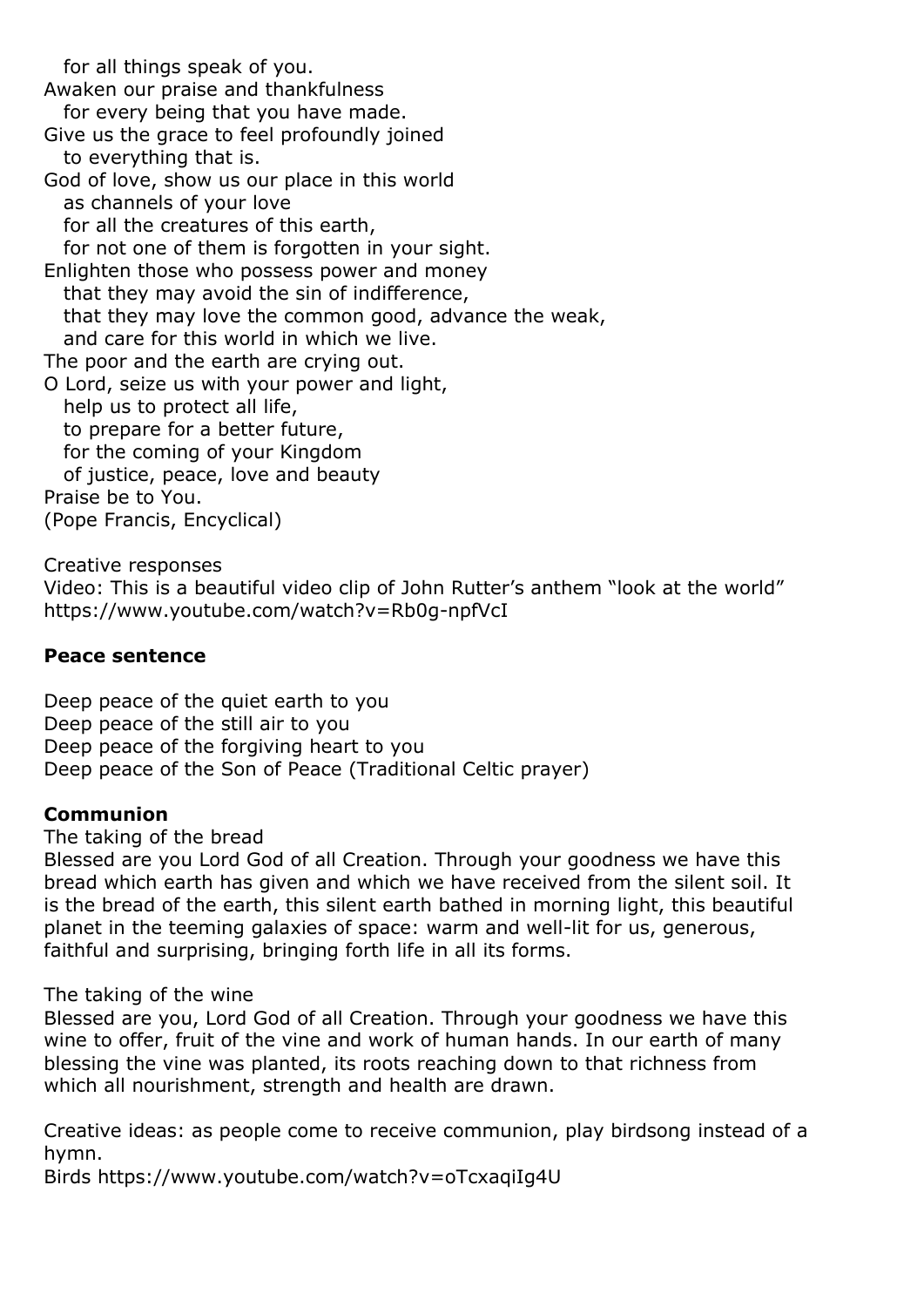# **Commissioning and blessing**

Christ calls you to be his disciples, to serve him with love and compassion, to serve Earth by caring for creation, honouring the forests that God has planted to provide breath for all things living.

All: We will follow our Lord, the crucified Christ, listening for cries of injustice from Earth, groaning with a creation burdened by our sins. We will follow our Lord, the risen Christ, to become partners with Christ in healing our planet, working for the renewal of creation

We will care for creation, preserving the oceans and the forests loving our kin, and celebrating life

(Adapted from Let all creation praise forest Sunday**)**

# **DRAMA:THE BUILDING BLOCKS OF LIFE**

Written by Liz Taylor (Wessa)

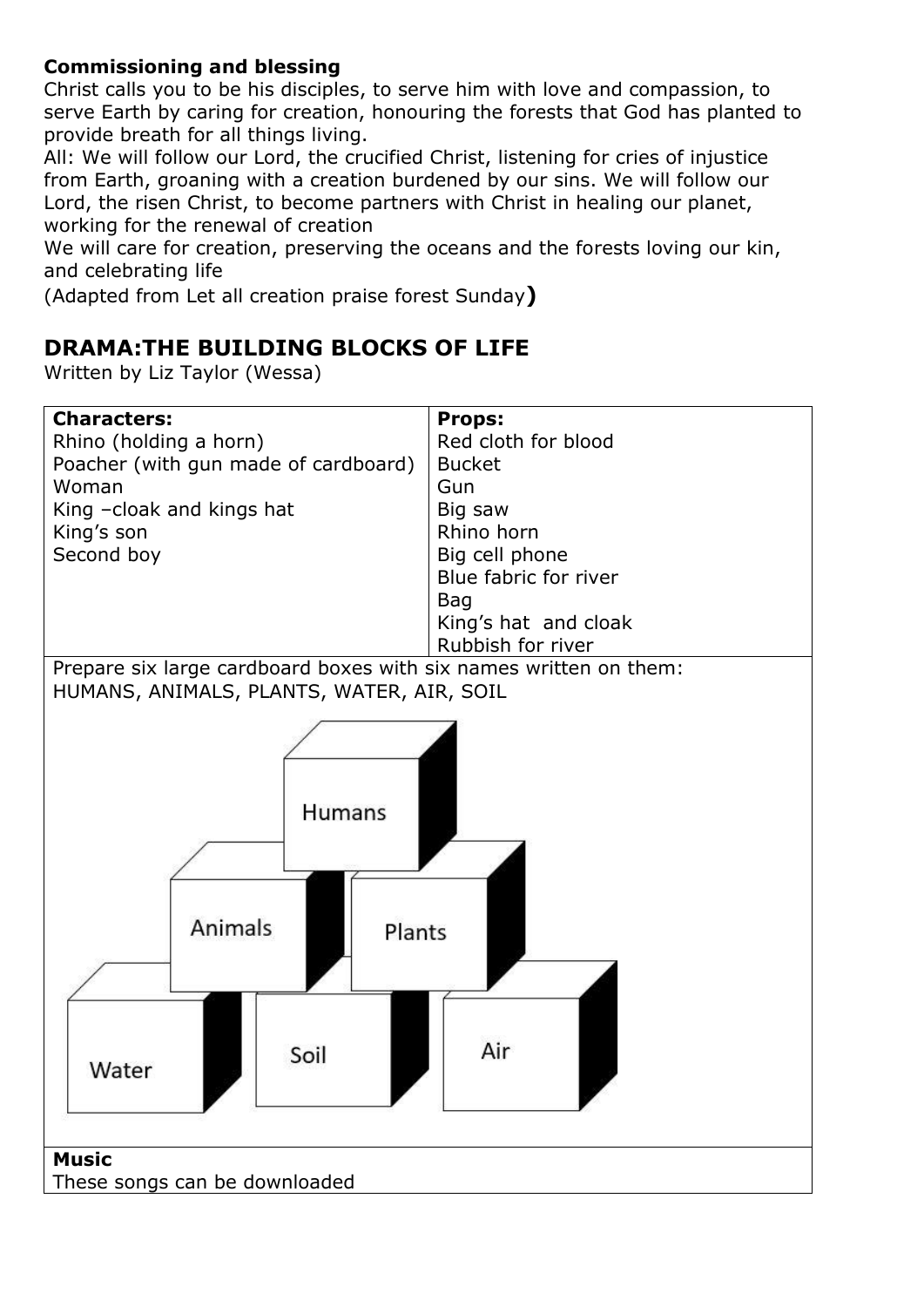# **Scene 1**:

Rhino is grazing.

The poacher comes creeping in.

*Poacher:* **(**Shouting at the audience) *Where's that Rhino?. Has anybody seen that Rhino.*

*I want to shoot it and cut off its horn and make a lot of money.*

Sees the Rhino.

*Poacher : Aaah ssshh, ....... sssshhhh*

BOOM!

He shoots the Rhino. Quickly runs across and cuts off the horn with the big saw. *Poacher: (*holding the horn, he phones someone) "*Hullo, hullo.* 

> *Yes.... Yes... I got it. What do you mean R10 000 you told me R30 000. Ok ok I'm coming. Dead?... dead?* (looking back) *No its not dead yet.*

He leaves the stage.

Rhino continues to lie there. A red cloth as blood coming from the horn area.

# **Scene 2:**

Woman comes in carrying a bucket of water on her head. Singing a lovely Zulu song. (Mafikizolo, I'll meet you by the river)

Puts the bucket of water down by the river (long strip of blue cloth)and looks around.

Sees the dead Rhino. Looks shocked. Hand to mouth.

*Woman: This is so terrible*

*Who has done this? Why is this happening to our country. Everywhere I look I see nature being destroyed. Our Rhinos are being killed by people greedy for money. Our heritage is being destroyed.*

King enters.

Speaks to the woman.

*King: Good morning Lady. I see that you are collecting water here but you are also sad. What is the matter?*

*Woman: Yes, I am sad. Look around. There is another Rhino killed by poachers. Our nature is being destroyed right before our eyes.*

*I have seen so many changes happening. Our indigenous plants getting destroyed, our forests, our grasslands.*

*Look... even our rivers are polluted and full of litter and we can't drink the water anymore.*

*King: Yes it is so true . It is nature that keeps us alive. We need soil........*he stamps the ground *We need air.........*he breathes a big breath and opens his arms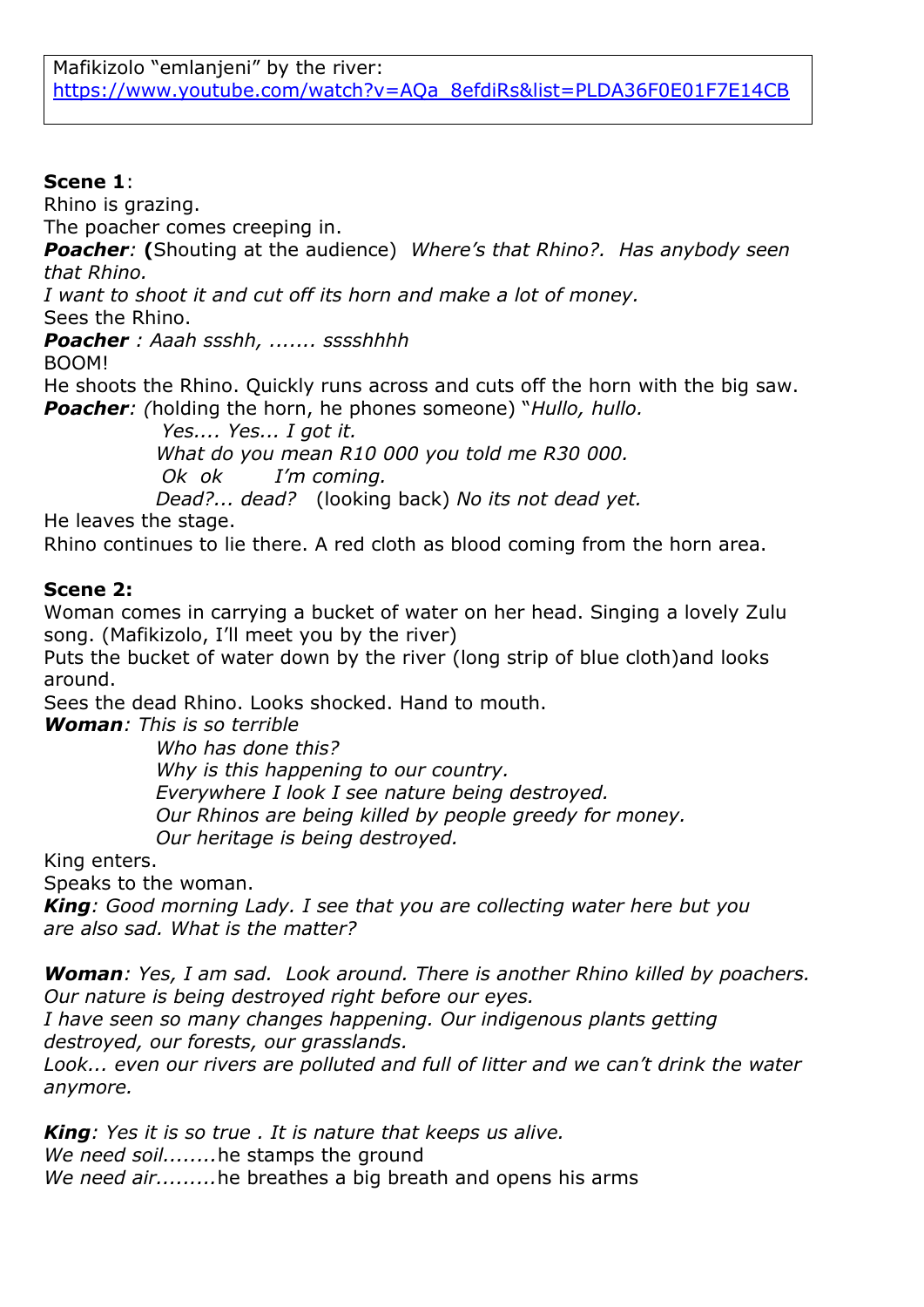*We need water.....*points to a river *We need plants and animals. THESE ARE THE BUILDING BLOCKS OF LIFE. Points to the boxes. Without these we cannot live.*

Son enters; *Son: Hullo father.* (Looks cheeky) *King*: *Hullo my son. What have you got in that bag? Son*: *Lots of money (*Speaks in a cheeky way trying to hide the bag) *King*: *Where did you get that from? Son*: *I sold something King* : *WHAT DID YOU SELL!! Son*: *A rhino horn Dad. Lots and lots of mone*y *King*: (Shouting) *You silly, silly boy. You are the one ruining our future. You are the one destroying our land. You are the ones who don't care about future generations.*

The father goes towards the son to hit him. They have a fight. The woman tries to stop them. *No, no don't fight.* Son falls down and is crawling away.

**Second boy** arrives on stage *Second Boy : What's happening here? King : This silly boy thinks that by killing our animals, our nature, that he can get rich quickly. But he does not realise that he is destroying our future. Second Boy : How can that happen? How can he destroy our future? What do you mean? King : Come here and look.* (Shows him the pyramid of boxes) *Look at these building blocks of life. This is how it works. Man is at the top* 

*Second Boy: Can we call your son to show him how this works. King : Yes .... Call him here.*

Second Boy fetches the son.

*King : Now look here my boys. This is how nature works. This is how ecology works. We are all dependant on the soil, on the water and on the air.*

Takes the two boys. Stand here. They look a bit sulky and down-cast.

*King:* To the boys. *Now. How long can you live without air? Son and other boy. I don't know.*(sulky voice) *King:* Turns to ask the audience: *How long can you live without air? Try? Hold your breath. 4 minutes then you will be dead.* **Speaking to the two boys:** *4 minutes and you will be dead. Air is very important.*